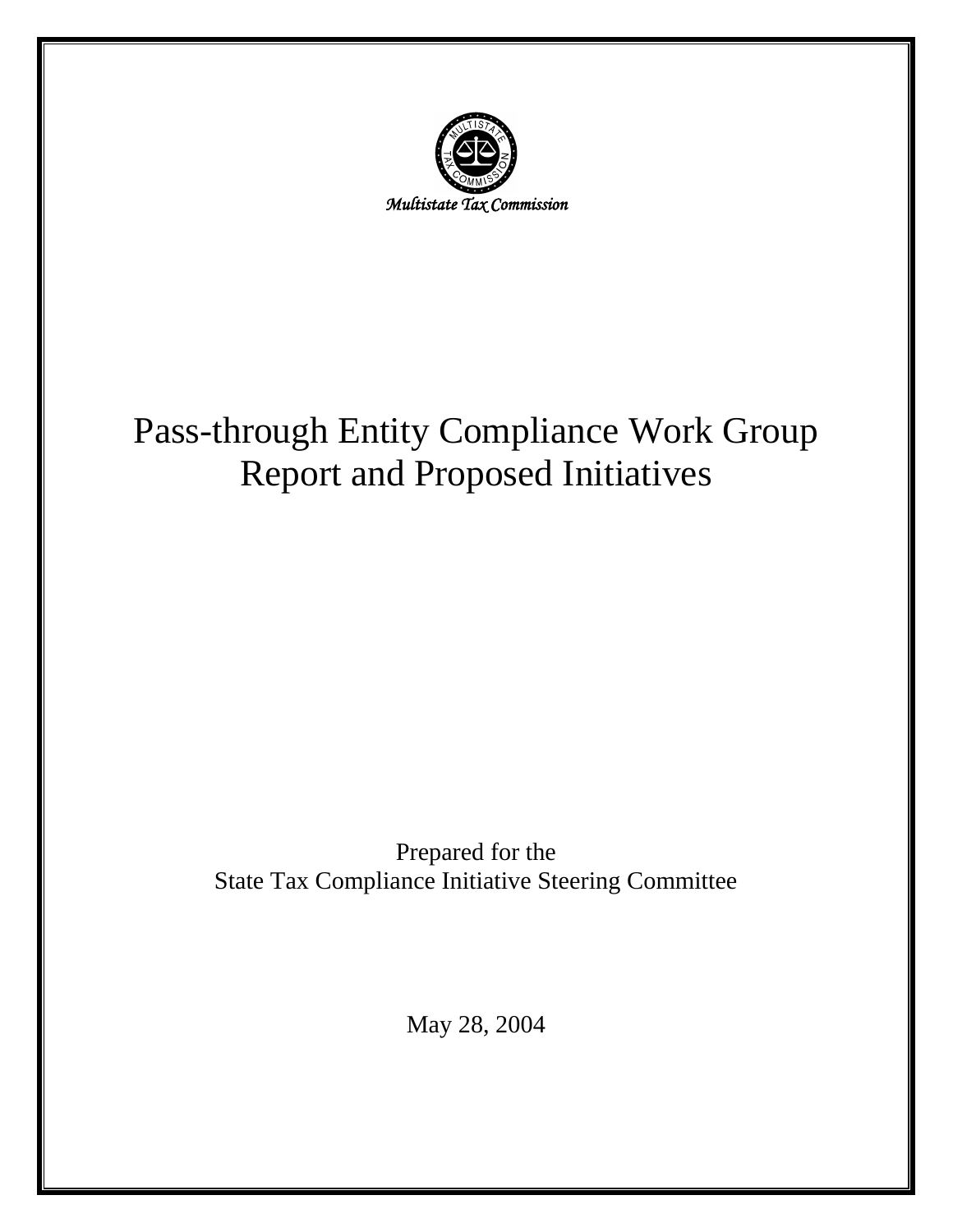## **Summary Outline**

| I.  |                |                                                                                                                                       |  |
|-----|----------------|---------------------------------------------------------------------------------------------------------------------------------------|--|
|     | A.             | The Compliance Steering Committee and the Pass-through Entity                                                                         |  |
|     | <b>B.</b>      |                                                                                                                                       |  |
| II. |                |                                                                                                                                       |  |
|     | A.             | State Surveys on Concerns and Initiatives Regarding                                                                                   |  |
|     | <b>B.</b>      |                                                                                                                                       |  |
|     | C.             |                                                                                                                                       |  |
| Ш.  | $\overline{7}$ |                                                                                                                                       |  |
|     | A.             | Publicize and Encourage States to Adopt the MTC Uniformity Proposal<br>on Reporting Options for Non-resident Members of Pass-through  |  |
|     | <b>B.</b>      | Work with California, New York and Pennsylvania as lead states in<br>developing a common database or data warehouse on flow of income |  |
|     | C.             | Develop Educational Resources on Pass-Through Entities for the States8                                                                |  |
|     | D.             | Create an Ongoing Liaison Group to Work with the Internal Revenue<br>Service to Coordinate Compliance Efforts on Proper Reporting of  |  |
| IV. |                | <b>Appendix A – Report of Results of Email Survey on Concerns</b>                                                                     |  |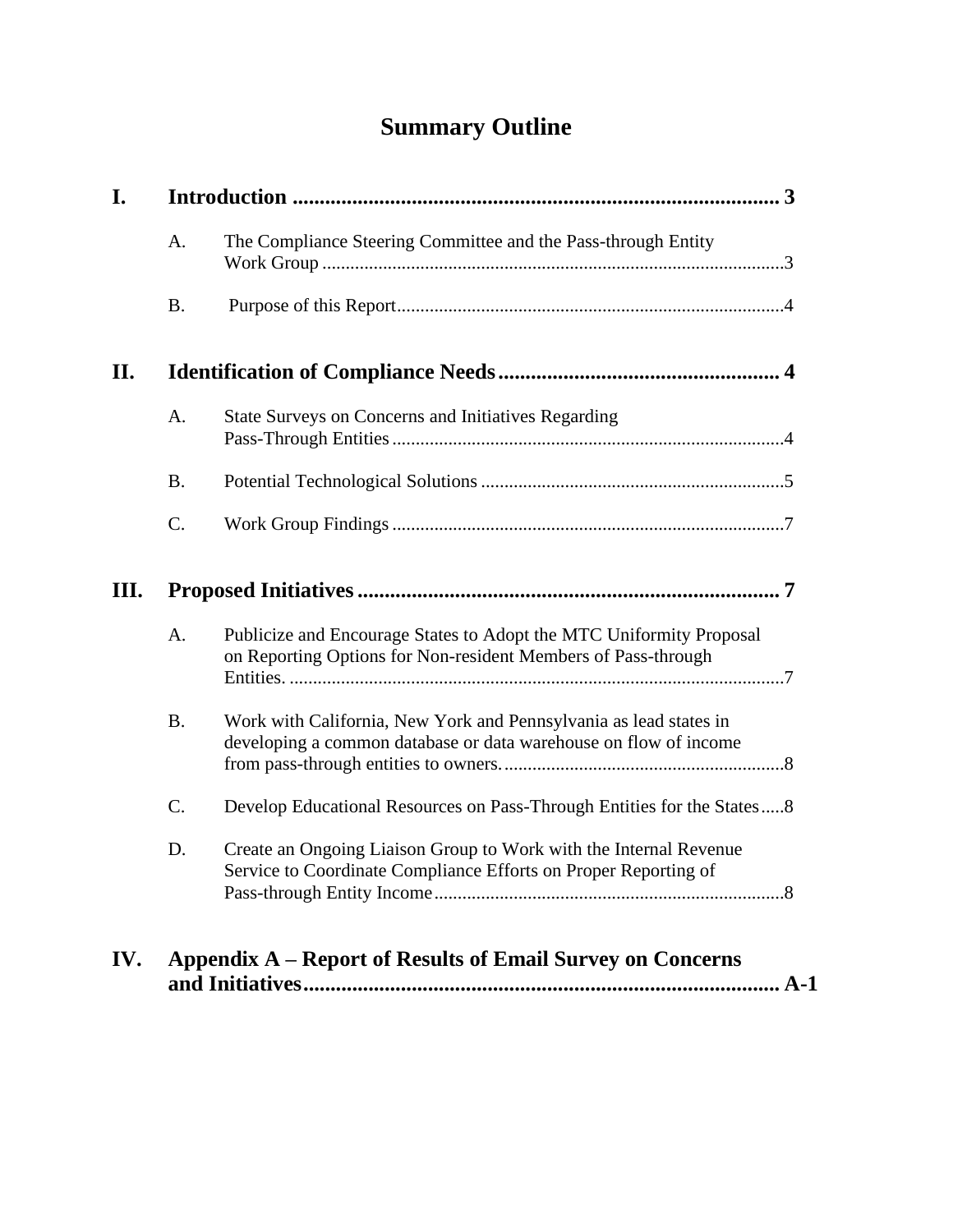#### **I. Introduction**

#### **A. The Compliance Steering Committee and the Pass-Through Entity Work Group**

At its meeting in April, 2003, the Multistate Tax Commission (MTC) Executive Committee authorized a State Tax Compliance Initiative to develop methods of improving compliance with state taxes in three key areas:

- business income tax sheltering,
- pass-through entity owner income reporting, and
- sales and use tax compliance, including both business use tax and nexus issues.

To conduct the initiative, the Executive Committee established an MTC Compliance Steering Committee. The Steering Committee, chaired by Ms. Elizabeth Harchenko (Oregon) organized itself into three working groups, one for each of the broad topic areas identified above.

The Pass-through Entity Work Group was initially chaired by Mr. Phil Brand (DC). After Mr. Brand left the DC tax office, Ms. Harchenko took over as chair of the Work Group. Its membership has included representatives from 9 states:

Phil Brand (DC) Elizabeth Harchenko (OR) Tamara Harris (AZ) Steve Wilkins (AZ) Karen Scholz (AZ) Rich Nicholson (CT) Joe Thomas (CT) Holly Wilson (CT) Felix Jarusewic (DC) David Dorner (IL) Jennifer Hays (KY) Michael Fatale (MA) Donald Twomey (MA) Don Hoffman (MT) Brenda Gilmer (MT) Jeffrey Sherman (OH) Janielle Lipscomb (OR)

The initial focus of the work group was to develop and send a survey to MTC states to determine how they treat pass-through entities. Twenty-three states responded with helpful information. The work group followed up with a short email survey to determine the key concerns the states had about pass-through entities and the initiatives states believed would be most effective to deal with those concerns. That survey has substantially guided our recommendations here. The work group also held a meeting with stakeholders in Washington DC on October 15, 2003, but received little helpful input from the private sector.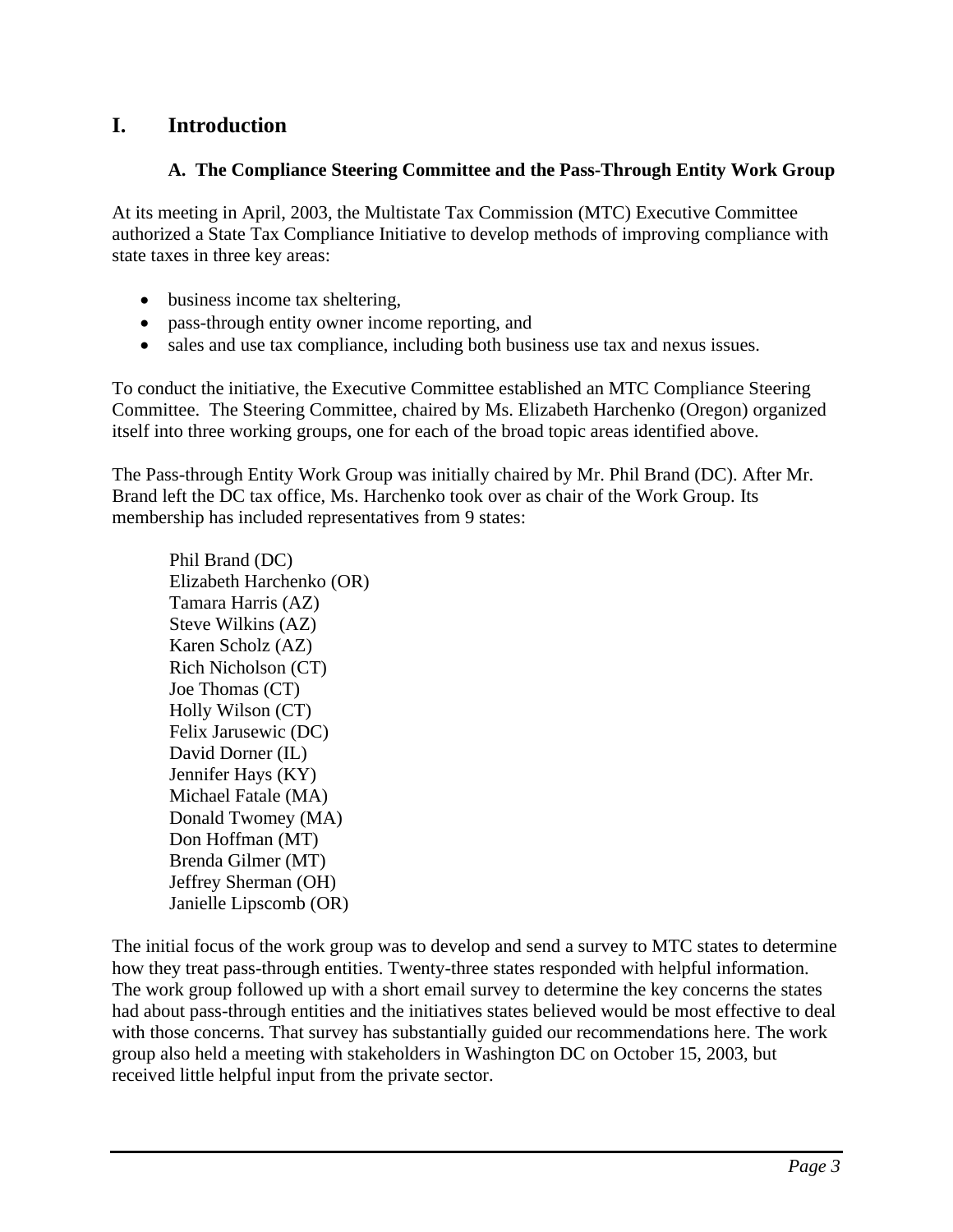With regard to the use of technology to ensure that owners properly report the passed through income, the work group focused on three sources. The group issued a Request for Information to private sector information technology companies for systems that might be useful in state compliance efforts. We received four responses which may be of some help to states. The work group chair and DC staff met with IRS staff to ascertain whether IRS systems might assist the states. This looks to be a good source for continued exploration. Finally, the work group has become aware of the path-breaking compliance work being done in California, New York and Pennsylvania with regard to data warehousing and databases that may provide a way for the states to work cooperatively on tracking income from pass-through entities as the income moves through layers of entities.

#### **B. Purpose of this Report**

The Steering Committee is charged with evaluating major compliance needs in the three areas set out above and developing plans to resolve those compliance needs. This report provides the Pass-Through Entity Work Group's findings on the major pass-through entity compliance needs and summarizes the key research, surveys and observations upon which those findings are based. Four proposed initiatives to address these compliance needs are presented for the Steering Committee's review and consideration.

## **II. Identification of Compliance Needs**

The key fact about pass-through entities that makes them of such concern is that the entity which earns the income is not the entity that pays the tax. This separation provides opportunities to argue about nexus. The ability to pass income through to the owners also provides inevitable opportunities for hiding income, for not reporting income, and for sheltering income.

#### **A. State Survey on Concerns and Initiatives Regarding Pass-Through Entities**

An extensive survey was distributed to MTC states seeking information on how states treated pass-through entities. While the resulting information is useful in understanding the differences in state treatment, and perhaps a basis for a Uniformity Committee action on allocation and apportionment for pass-through entities, it did not guide us in determining a compliance strategy.

A subsequent and more directed survey was emailed to the states seeking specific guidance on compliance concerns and initiatives. The greatest concerns focused on lack of information, information about the identity and characteristics of pass-through entities, about the extent of their multistate activities, about the identity of owners, and about the relationships among related pass-through entities. The initiatives identified as most likely to be effective were mandatory withholding, IRS databases and tracking software, other common databases, a centralized filing system and technical training. Report on Survey Results attached as Appendix A.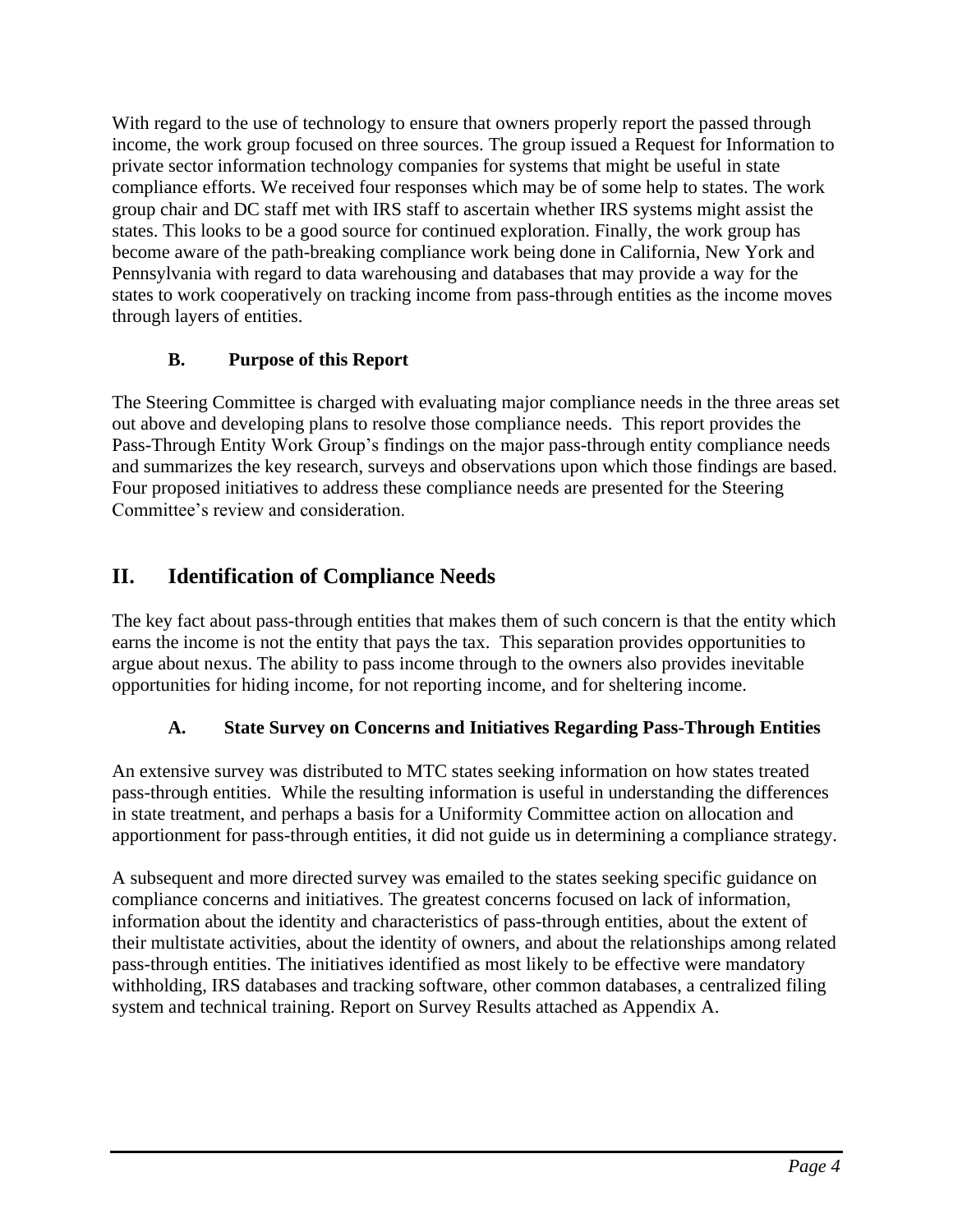#### **B. Potential Technological Solutions**

The work group realized early on that the ability to trace income from pass-through entity to owners, and from one tier of pass-through entities through multiple tiers of owners, would inevitably call for the use of information technology. The work group focused on two possible technological solutions, and has been the beneficiary of compliance work elsewhere for a third possibility.

#### **1. Issuance of the RFI**

The work group developed and issued a RFI to information technology companies for possible solutions for state compliance in tracking income of pass-through entities. The intent of the RFI was to gather information for use by states in individual state compliance efforts rather than a multistate solution. We received four responses, two of which described potentially beneficial compliance tools.

#### **2. Contact with the Internal Revenue Service**

Mr. Brand and his staff in DC held meetings with the Internal Revenue Service on IRS compliance systems for pass-through entities. Two sessions were held with IRS executives representing the compliance research components of the Commissioners of Small Business and Self Employed (SBSE) and Large and Mid-Size Businesses (L&MSB) of the IRS. These visits primarily focused on current estimates of non-compliance, research data and analysis of Schedule K-1 filings and descriptions of current IRS compliance initiatives.

A significant part of the IRS effort has been a matching program with data from Schedule K-1s. The IRS advised that revenue being reported from flow through entities is growing at the rate of 13% annually (up \$200 million) since 2001. They are also seeing a growth in the complexity of pass-through entity structures, especially in the number of tiers being used. The L&MSB Compliance Strategy Council completed a top-down analysis on Schedule K-1s for the 2001 Tax Year as part of the effort to make better use of the data from these returns. A total of approximately 22 million pass through entity returns were received. Only approximately a quarter of Schedule K-1s were received electronically, which makes conversion of these documents into the systems for matching and other uses expensive. Seventy-nine percent of Schedule K-1s were issued to individuals; 275,000 corporations received more than 800,000 Schedule K-1s; 28,691 subsidiaries received 422,281. About 370,000 trusts received a total of almost 600,000 Schedule K-1s.

The IRS has a number of initiatives underway that will be of interest to the compliance work groups.

#### *Automation*

• An artificial intelligence modeling system has been developed to identify those passthrough entities that IRS believes are high compliance risks and thus have high revenue potential. IRS has launched a compliance research initiative feeding off the information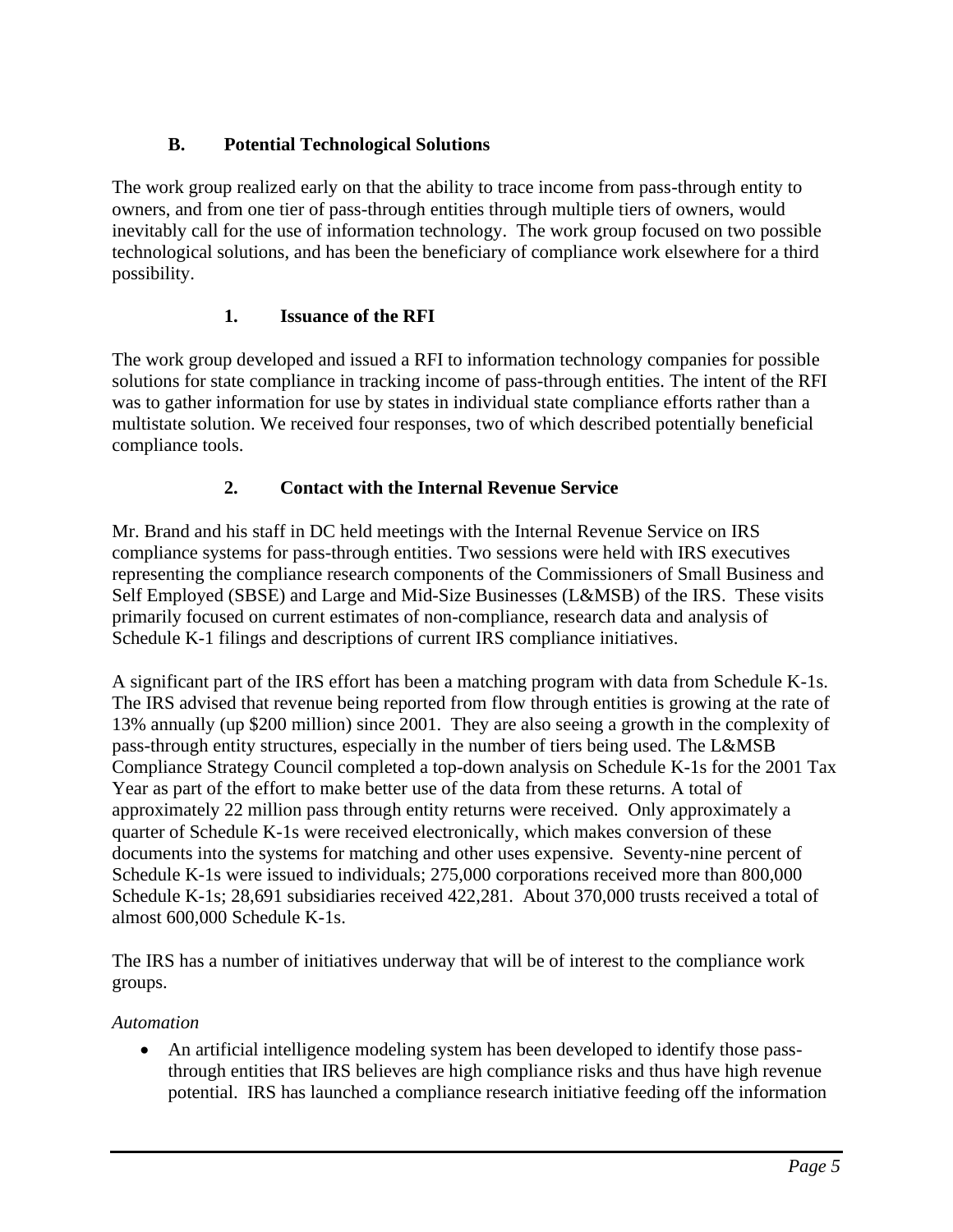provided by this new model. They are also engaged in design of a streamlined form K-1 to make filing less complex and data conversion at the IRS more easily accomplished.

• The AI modeling system developed by MITRE uses a software product "Analysts" Notebook" This software and effort uses pattern recognition to identify prepares, practitioners and recipients as a means of choosing only those with the highest potential for change. The process also creates a visual display (Visual Links) that leads to an "enterprise risk assessment" on those entities that have the most likelihood of change. An observed visual graphic record of a very complex multi-tiered partnership that displayed in visual format the various tiers and distribution of revenue/income and losses appeared to have great promise.

#### *Operating Divisions Commissioners Enforcement Council*

• The two major Divisions SBSE and L&MSB have set up an Offshore Compliance Council due to the growth of issues and concerns in this area. This Council should be helpful as a source of additional information. The chief item of interest in this area is a compilation of data sources this group is using in their research effort supporting the efforts on shelters and pass through entities.

#### *Compliance Laboratory-Oakland California*

• IRS has established a special compliance lab in Oakland that concentrates specifically on tax shelters, flow-through entities. While the Oakland Compliance Lab is in its infancy stages, with hardware/software/user connections just being established; and final approval pending for full implementation/linkages/participation, etc. it certainly holds great promise for a coordinated compliance tool.

#### **3. State Data Warehousing Efforts**

The work group learned through the Federation of Tax Administrators and the Corporate Income Tax Shelter Work Group that a few states, particularly California, New York and Pennsylvania, have taken a lead role in developing outstanding technology-based compliance efforts. A significant part of those efforts is the creation of data warehouses that contain information on pass-though entities and their owners, often their many tiers of ownership.

In Pennsylvania, data from entities' Schedule K-1 forms that contain the owners' SSNs or EINs can be matched with returns filed, or not, by the owners and whether the income from the K-1 has been reported.

New York is developing a Multi-State Tax Shelter Application (MSTSA) database that will be available to states that have signed a Memorandum of Agreement for the sharing of information. The MSTSA will contain information on tax sheltering activities of taxpayers and allow users to view taxpayers associated as owners of pass-through entities.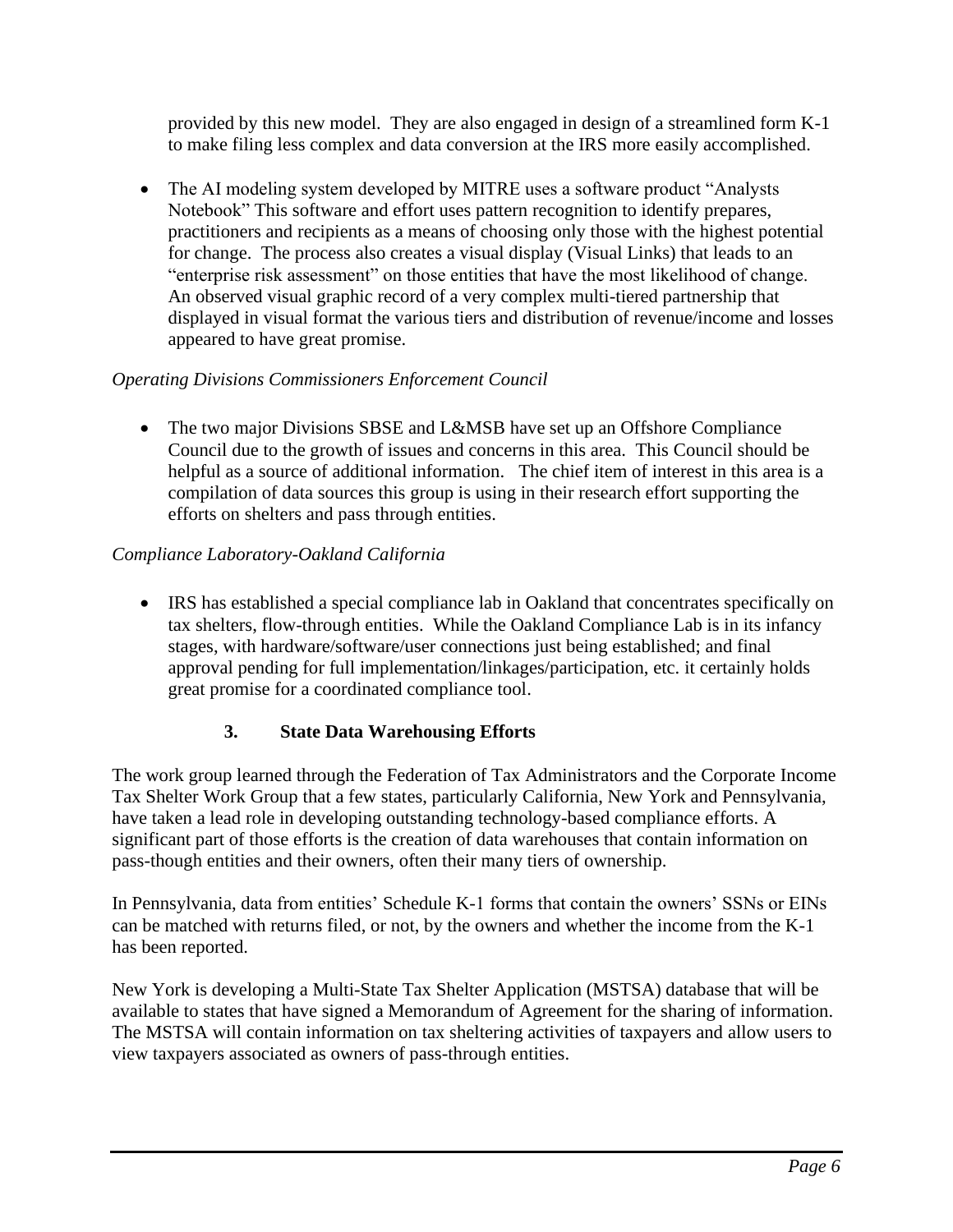California purchased a hardware/software program from AMS that has allowed them to trace the income of pass-through entities. That system was a strong component in California's study of tax sheltering.

The work group believes that smaller states might well work with these lead states in providing data and sharing the use of the databases developed from the data warehousing.

#### **C. Work Group Findings**

The Work Group identified three major compliance needs:

- ensuring payment of tax before income earned by a pass-through entity in a state is distributed outside the reach of the state;
- tracing the income distributed from (and deductions taken by) pass-through entities as it moves to owner and often through tiers of owners; and
- preventing the sheltering of income of pass-through entities through various tax-planning, tax-avoidance and tax-evasion tactics.

## **III. Proposed Initiatives**

The work group approved four compliance initiatives for presentation to the Steering Committee.

#### **A. Publicize and Encourage States to Adopt the MTC's Uniformity Proposal for Reporting Options for Nonresident Members of Pass-Through Entities.**

Withholding by the payor of tax on distributed income remains the primary method to ensure that income of owners from pass-through entities is reported and the tax paid. This is the same primary compliance method that the federal government and the states use for most other forms of income. The Commission has already developed a Uniformity Proposal that provides for withholding on income distributed to nonresident members, where compliance is most problematic. Withholding is imposed, however, only as backup if the entity does not choose to avail itself of the convenience of a composite return reporting and paying tax for nonresident members.

Many states have already adopted various forms of withholding. Most common, and most favored by taxpayers, is withholding only if the taxpayer refuses to file a promise to pay. The Commission felt that while a promise is good, actually getting the tax paid when the income is distributed is vastly better.

The remaining effort here, then, is to publicize the MTC proposal and work with states to encourage their adoption of it.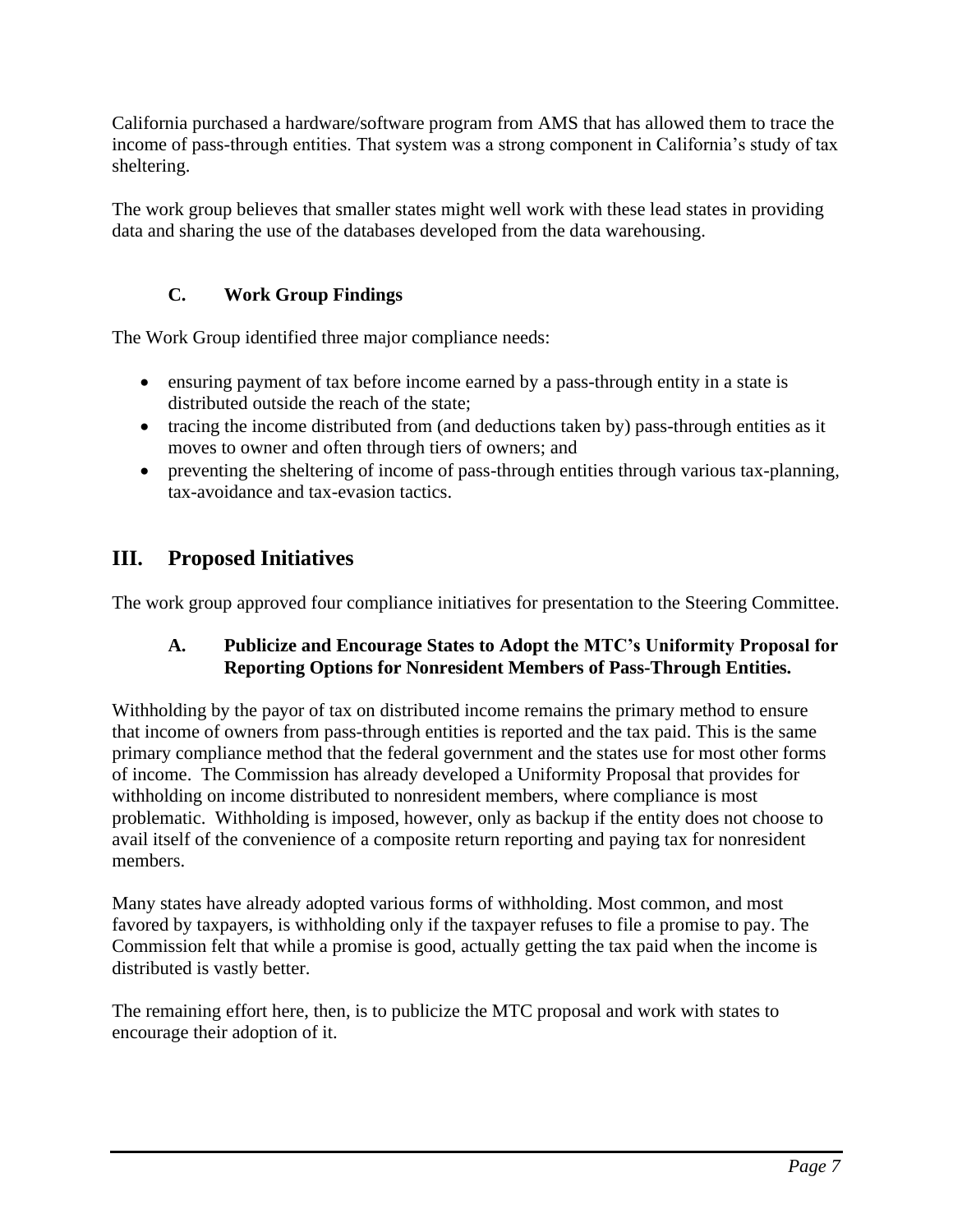#### **B. Work with California, New York and Pennsylvania as Lead States in Developing a Common Database or Data Warehouse on Flow of Income from Pass-Through Entities to Owners.**

As indicated by the wide range of the original MTC estimate of revenue loss due to noncompliance by owners of pass-through entities (between \$1 billion and \$12 billion), the largest problem here is simply not knowing what income is earned and where it is going. The complexity of the ownership tree can be enormous. A given pass-through entity can be owned by other pass-through entities, which are, in turn, owned by others, and so on ad infinitum. Into the mix can be added ownership by C Corporations, by trusts, by individuals, both foreign and domestic. Tracing where the income goes can become an impossible task.

Certain lead states have been developing data warehouses and databases that will allow the tracking of the ownership interests of pass-through entities. The work group believes that one of the best compliance tools for the states would be to work with these lead states to enhance these databases and obtain the use of the databases, possibly through a fee for service arrangement. The New York Multi-State Tax Shelter Application program that states may utilize by entering into a Memorandum of Agreement may already be on the way to provide the desired capabilities.

#### **C. Develop Educational Resources on Pass-Through Entities for the States**

The greatest concerns of the states expressed in the survey all centered on the lack of information—information about the character of pass-through entities, about the extent of their activities, about their owners, and about the interrelationships among entities with multiple ownership levels. Ms. Brenda Gilmer (MT) has begun the task of bringing together in one document a collection of references to information about all aspects of pass-through entities. The document provides jump cites to various Internet websites wherein information can be found. The work group applauds this Herculean effort by Ms. Gilmer and recommends that this document continue to be refined for eventual placement on the MTC secure Extranet website to be available to the staffs of member states.

To supplement the educational compendium, the work group recommends the development of training sessions for state auditors on how to recognize pass-through entity issues as well as a more specific training component on sophisticated methods of attacking the latest pass-through entity sheltering techniques

To implement this recommendation there will need to be a continuing group to maintain the educational compendium on the website and to develop and run training programs.

#### **D. Create an Ongoing Liaison Group to Work with the Internal Revenue Service to Coordinate Compliance Efforts on Proper Reporting of Pass-Through Entity Income**

The conferences with the IRS have confirmed that the IRS is ahead of most of the states on many of its compliance systems for pass through entities. Even the most basic step, the matching of income reported by entities on Schedule K-1s to the income reported by the owners on their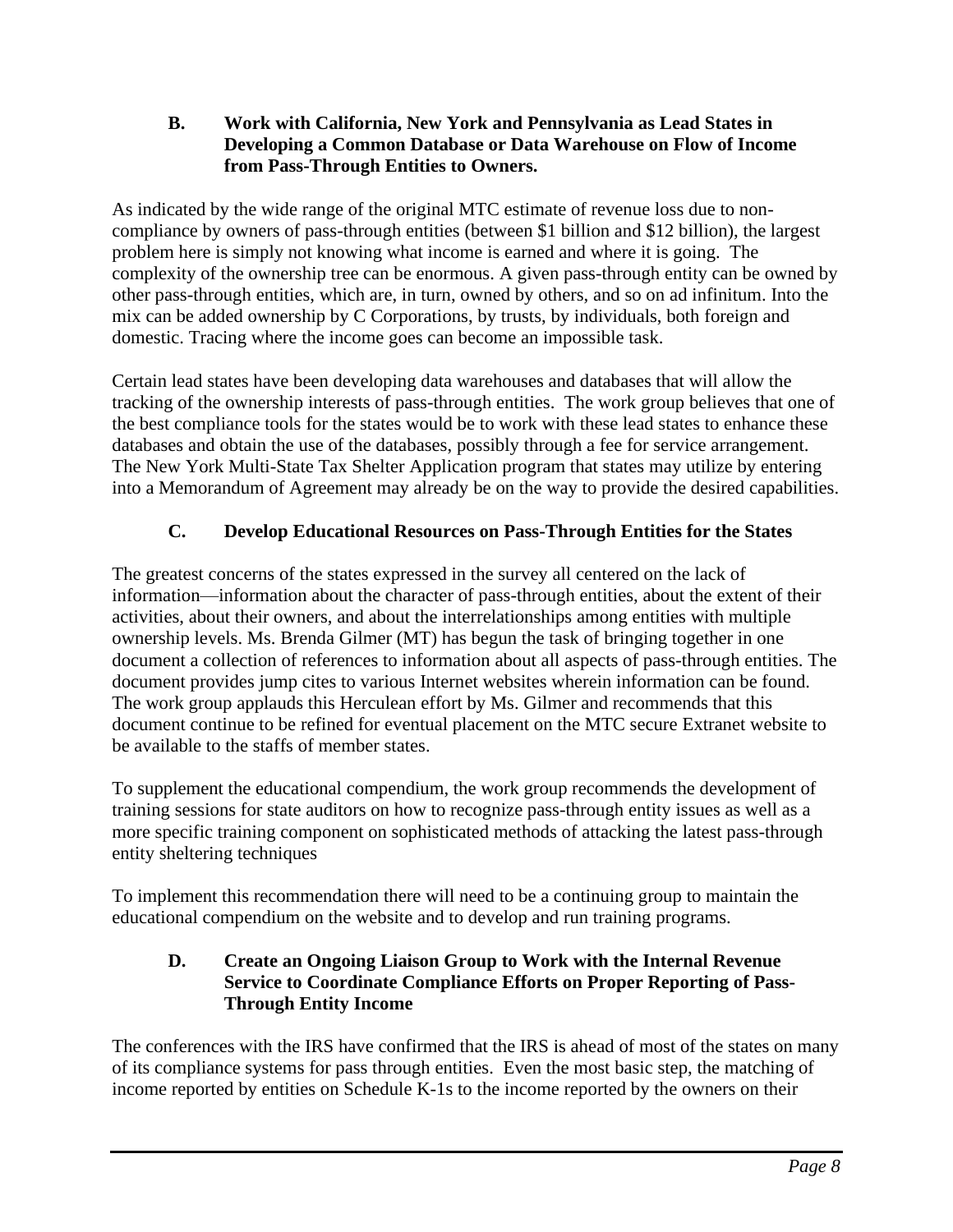returns would be an enormous help to the states. MTC Executive Director Dan Bucks recently met with IRS Commissioner Everson and had a very productive discussion on how the states and the IRS could work together. The work group strongly recommends that the Commission and the states create a liaison group to continue to forge alliances with the IRS for mutual compliance assistance with specific reference to pass-through entities.

Respectfully submitted,

Elizabeth Harchenko, Chair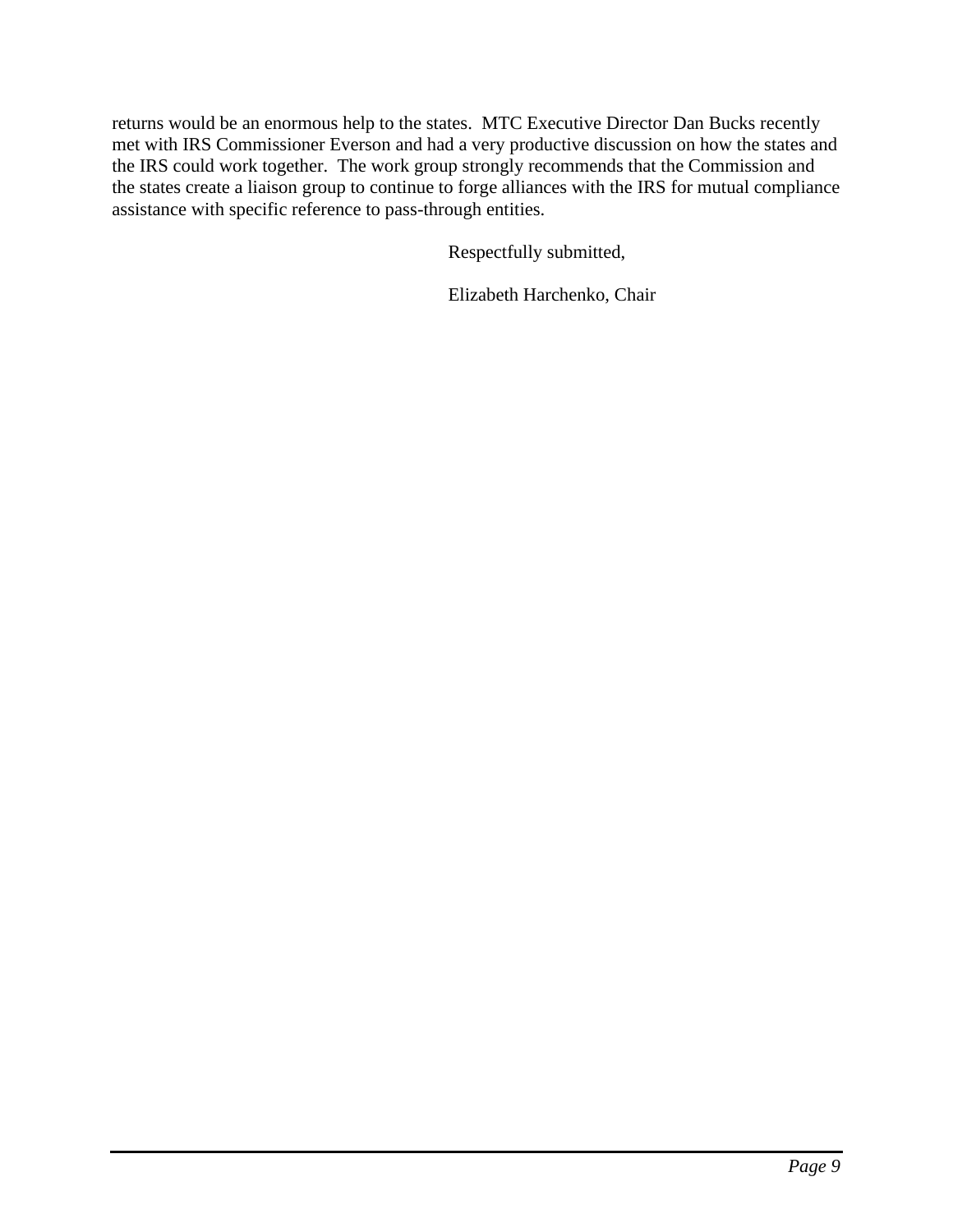### **Appendix A**



*Multistate Tax Commission Memorandum States Working Together Since 1967 . . . To Preserve Federalism and Tax Fairness*

| <b>To:</b> Pass-through Entity Work Group                                                  |  |
|--------------------------------------------------------------------------------------------|--|
| <b>From:</b> Frank Katz, General Counsel, MTC                                              |  |
| <b>Date:</b> May 19, 2004                                                                  |  |
| <b>Subject:</b> Report on Email Survey to States on Concerns and Tools for Gaining Greater |  |
| Compliance from Owners of Pass-through Entities (Revised)                                  |  |

An email survey was sent out on April 6, 2004 seeking input from states on several issues: revenue losses from non-compliance by owners of pass-through entities; programs or initiatives, statutory or regulatory provisions implemented to improve compliance, and rankings of state concerns and potential initiatives. Twenty-five states sent responses, which are summarized below.

Only a few quantified revenue losses due to non-compliance. The five amounts reported, in millions, ranged from \$1.3, \$5.7, \$8, \$50, \$99 to \$125.

Four types of programs or initiatives were reported:

- data capture,
- special audit groups,
- project teams on pass-through entities
- listed transactions for REITs and RICs, and
- partnership delinquency programs.

Several varieties of legislative or regulatory responses were mentioned:

- the MTC uniformity proposal;
- composite returns;
- withholding of tax on distribution to members;
- a tax on the pass-through entity itself; and
- barring S corporations from being part of a consolidated return.

States were asked to rank a series of concerns about pass-through entities. I have reverse weighted the rankings (the concern ranked most important was given an 8, second, a 7, and so forth—the higher the number, the greater the concern) and collated the responses below.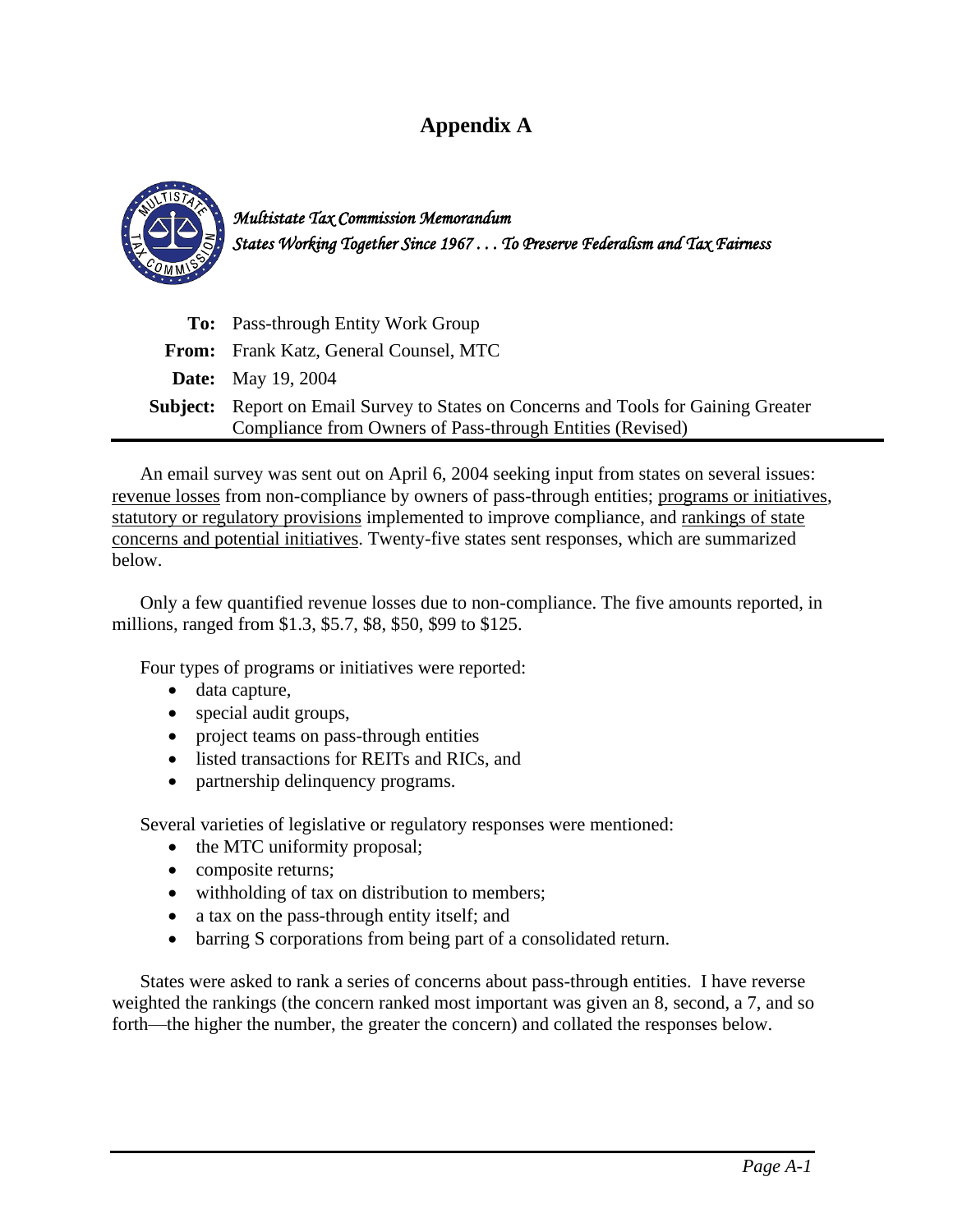|    | <b>Concerns</b>                                        | <b>Score</b> |
|----|--------------------------------------------------------|--------------|
|    | a. Lack of information about the identity and          | 136          |
|    | characteristics of PTEs                                |              |
|    | b. Lack of information about the extent of multi-state | 123          |
|    | activities of PTEs                                     |              |
|    | c. Lack of information about the relationships among   | 121          |
|    | related pass-through entities and/or owners.           |              |
| d. | Lack of information about the owners of PTEs           | 119          |
| e. | Lack of clear rules specifying how allocation and      | 69           |
|    | apportionment principles apply to PTEs                 |              |
| f. | Lack of clear rules specifying how allocation and      | 84           |
|    | apportionment principles apply to multi-tiered PTEs    |              |
| g  | Lack of clear rules specifying alternative allocation  | 76           |
|    | and apportionment of tiered PTEs.                      |              |
|    | h. Lack of resources/materials to educate audit and    | 84           |
|    | enforcement staff.                                     |              |

It is evident that capturing date for data bases to track identity, ownership and income of pass-through entities is a major concern

States were also asked to rank proposed initiatives to deal with non-compliance. Using the same reverse weighting, the higher scores indicate those initiatives which states thought would be the most beneficial.

| <b>Initiatives</b>                          | <b>Score</b> |
|---------------------------------------------|--------------|
| a. Mandatory withholding                    | 88           |
| b. Centralized filing system                | 85           |
| c. Common database                          |              |
| d. IRS data bases and software              | 91           |
| e. Technical training                       | 82           |
| f. Model allocation and apportionment rules |              |

Withholding is major, and is already required by approximately 28 states. The MTC proposal fits well with current statutes and might bring an advantageous uniformity. The Uniformity Committee is working on apportionment. The big needs seem to be finding data bases and ways of capturing data on tracking income, and then training on how all this works.

States suggested additional recommendations for initiatives.

- a direct tax on pass-through entities;
- a cross check on refund claims against members' liabilities;
- special nexus considerations;
- guidelines for separate accounting;
- information sharing;
- databases for taxpayers, issues, positions and authorities;